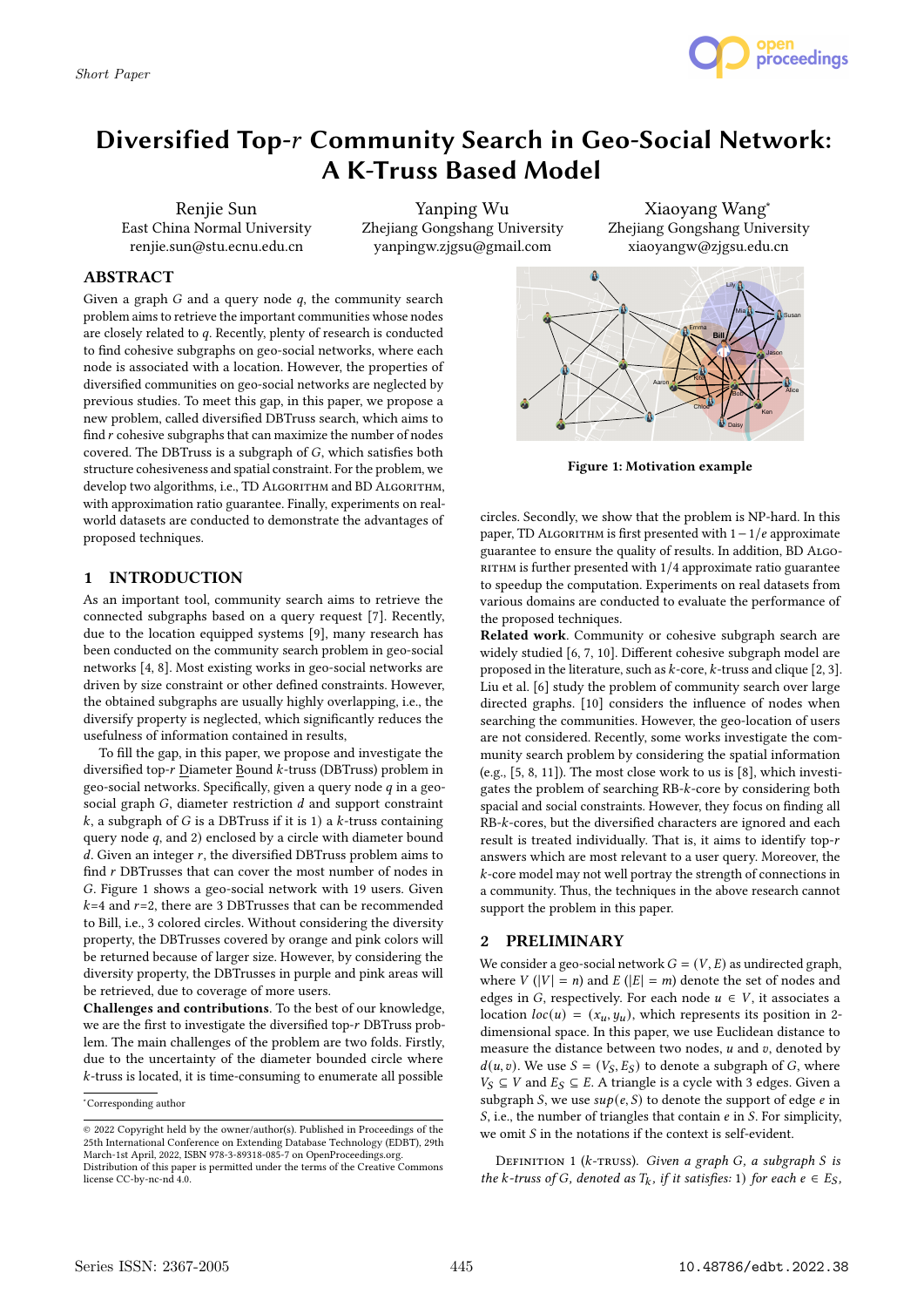$sup(e, S) \geq k - 2$ ; 2) no isolated node in S; 3) any supergraph S' of  $S$  cannot meet the previous constraints.

In this paper, we leverage the concept of  $k$ -truss to measure the cohesiveness of a subgraph. Compared with the  $k$ -core model,  $k$ -truss emphasizes not only the engagement of each node but also the strength of nodes connection. Considering the distance constraint, we introduce the concept of minimum covering circle, which is defined as follows.

DEFINITION 2 (MINIMUM COVERING CIRCLE (MCC)). Given a node set  $P$  in 2-dimensional space, the MCC of  $P$  is a circle, which  $can$  cover all nodes in  $P$  with the smallest diameter.

We use  $O(c, d)$  to denote a circle, where c and d denote the center and diameter of the circle, respectively. As discussed, in geosocial networks, a community is more preferred if it is denselyconnected and spatially close. Based on the concepts of  $k$ -truss and MCC, we define the *diameter-bound*  $k$ *-truss* model as follows.

DEFINITION 3 (DIAMETER-BOUND  $k$ -TRUSS (DBTRUSS)). Given a geo-social network  $G = (V, E)$ , a support constraint k and a diameter bound d, a subgraph S is a diameter-bound k-truss, denoted as  $T_k^d$ , if it satisfies the following constraints: (1) Support: For each  $e \in E_S$ , sup $(e, S) \geq k - 2$ ; (2) Spatial closeness: The MCC diameter of  $V_S$  is no larger than d; (3) Connectivity: The subgraph S is connected; (4) Maximal: Any supergraph of  $S$  does not satisfy the first three constraints.

Given a query node  $q$ , we use  $\mathcal{T}_{k}^{d}(q)$  to denote the set of all DBTrusses that contain q. For a subset  $D \subseteq \mathcal{T}_k^d(q)$ , we use  $cov(D)$ to denote the set of nodes covered by D, i.e.,  $cov(D) = \bigcup \{V_S | S \in$ D}. In real applications, the cardinality of  $\mathcal{T}_{k}^{d}(q)$  could be very large, and it may not be easy for users to explore the results. An intuitive idea is to retrieve the top- $r$  DBTrusses with the largest size. However, as discussed, these results may be highly overlapped and fail to reveal the properties of  $\mathcal{T}_{k}^{d}(q)$ . Therefore, we introduce the diversified DBTruss search problem as follows. Problem statement. Given a geo-social graph  $G$ , three parameters k, d, and r, and a query node  $q \in V$ . Then, the problem of diversified DBTruss search aims to find a set  $D^*$  of  $r$  DBTrusses from  $\mathcal{T}_{k}^{d}(q)$ , which can maximize the number of nodes covered, i.e.,

$$
D^* = \underset{D \subseteq \mathcal{T}_k^d(q) \wedge |D| = r}{\text{arg max}} |cov(D)| \tag{1}
$$

Theorem 2.1. The diversified DBTruss search problem is NPhard.

PROOF. To solve the problem, we have to enumerate all the DBTrusses of  $q$ , i.e,  $\mathcal{T}^{\tilde{d}}_k(q)$ . Then, we can reduce  $r$ -set cover problem [1] to the diversified DBTruss search problem by treating each  $S \in \mathcal{T}_{k}^{d}(q)$  as a set. The *r*-set cover problem is to find  $r$  subsets from a collection of subsets such that the union of selected  $r$  subsets can cover as many elements as possible. The  $r$ -set cover problem is NP-hard. Therefore, our problem is also  $NP$ -hard.  $\Box$ 

THEOREM 2.2. The objective function  $|cov(D)|$  is monotonic and submodular.

Proof. Given two DBTruss sets  $A_1, A_2 \subseteq \mathcal{T}_k^d(q)$  and  $A_1 \subset A_2$ , then we prove the theorem as follows. Monotonic. Since all nodes in  $cov(A_1)$  must belong to  $cov(A_2)$ , we have  $|cov(A_1)| \le$  $|cov(A_2)|$ . Therefore, the function is monotonic. Submodular.

Algorithm 1: TD Algorithm **Input** :  $G$ : a geo-social network,  $q$ : query node,  $k$ : support constraint,  $d$ : distance constraint,  $r$ : number constraint **Output** :  $D$ : the top- $r$  DBTruss  $\overline{D} \leftarrow \emptyset; \mathcal{T}_{k}^{d}(q) \leftarrow \emptyset; T_{k} \leftarrow$  connected k-truss containing q in G; 2 for each  $v \in T_k$  do 3 for each  $u \in T_k$  and  $d(u, v) \le d$  do 4 if  $d(u, v) = d$  then 5  $\Big|$   $\Big|$   $O(c, d) \leftarrow$  the MCC of node set  $\{u, v\};$  $\mathcal{T}_k^d \leftarrow$  connected k-truss contains q enclosed  $O(c,d)$ ; 6  $\tau$   $\begin{array}{|c|c|c|}\n\hline\n\tau & \tau^d_k(q) \leftarrow \tau^d_k(q) \cup \{T^d_k\};\n\end{array}$  $8$  else 9 **for each**  $w \in T_k$  and  $w \neq u, v$  do 10  $\vert$   $\vert$   $\vert$   $\vert$   $O(c, d_m)$   $\leftarrow$  the circle determined by three nodes  $u$ ,  $v$  and  $w$ : 11 | | if  $d_m \le d$  then T <sup>12</sup> ← -truss contains enclosed (, ); 13  $\begin{vmatrix} \cdot & \cdot \\ \cdot & \cdot \end{vmatrix}$   $\begin{vmatrix} \cdot & \cdot \\ \cdot & \cdot \end{vmatrix}$   $\begin{vmatrix} \cdot & \cdot \\ \cdot & \cdot \end{vmatrix}$   $\begin{vmatrix} \cdot & \cdot \\ \cdot & \cdot \end{vmatrix}$   $\begin{vmatrix} \cdot & \cdot \\ \cdot & \cdot \end{vmatrix}$   $\begin{vmatrix} \cdot & \cdot \\ \cdot & \cdot \end{vmatrix}$   $\begin{vmatrix} \cdot & \cdot \\ \cdot & \cdot \end{vmatrix}$   $\begin{vmatrix} \cdot & \cdot \\ \cdot & \cdot \end{vmatrix}$ 14 for  $i = 1$  to  $r$  do  $T^* \leftarrow \operatorname{argmax}_{T \in \mathcal{T}_k^d(q) \backslash D} |cov(T) \backslash cov(D)|;$ 15 16  $D \leftarrow D \cup \{T^*\};$ 17 return  $D;$ 

Given  $T \in \mathcal{T}_{k}^{d}(q) \setminus A_{2}$ , we say the function  $|cov(D)|$  is submodu- $|\text{lar if } |cov(A_1 \cup \{T\})| - |cov(A_1)| \geq |cov(A_2 \cup \{T\})| - |cov(A_2)|.$ Note that,  $cov(A_1) \subset cov(A_2)$  according to monotonic. For simplicity, let  $X = |cov(A_1 \cup \{T\})| - |cov(A_1)|$  and  $Y = |cov(A_2 \cup$  ${T\}\| - |cov(A_2)|$ . For the relationship between  $cov(T)$ ,  $cov(A_1)$ and  $cov(A_2)$  there are four cases. Case 1:  $cov(T) \cap cov(A_2) = \emptyset$ . Case 2:  $cov(T) \cap cov(A_2) \neq \emptyset$  and  $cov(T) \cap cov(A_1) = \emptyset$ . Case 3:  $cov(T) \cap cov(A_1) \neq \emptyset$  and  $cov(T) \cap cov(A_1) \neq cov(T) \cap \emptyset$  $cov(A_2)$ . Case 4:  $cov(T) \cap cov(A_1) \neq \emptyset$  and  $cov(T) \cap cov(A_1) =$  $cov(T) \cap cov(A_2)$ . Then, we prove each case fit the submodular. For case 1,  $X = Y = |cov(T)|$ . For case 2,  $X = |cov(T)| >$  $|cov(T) \wedge cov(A_2)| = Y$ . For case 3,  $X = |cov(T) \wedge cov(A_1)| >$  $|cov(T)\langle cov(A_2)| = Y$ . For case 4,  $X = Y = |cov(T)\langle cov(A_2)|$ . Therefore, the function is submodular.

□

### 3 OUR SOLUTION

Naively, we can traverse all the combinations and return the optimal result. However, the approach is not affordable even on small graphs. To accelerate the processing, our framework consists of two main steps: 1) enumerate all DBTrusses  $\mathcal{T}_{k}^{d}(q)$ , and 2) select  $r$  DBTrusses that can maximize the number of covered nodes in the graph. Based on this framework, we propose the two effective solutions, i.e., TD ALGORITHM and BD ALGORITHM, in this paper.

#### 3.1 TD Algorithm

Note that, three nodes can determine a unique circle, if they are on the boundary. A circle can also be determined by two nodes, when they are the endpoints of its diameter. Based on it, we propose the TD ALGORITHM. Specifically, it first enumerates all candidate circles and obtains all MCCs. Then, it greedily selects the best DBTruss with the largest marginal gain in each iteration. The algorithm terminates until  $r$  DBTrusses are found. The details are shown in Algorithm 1.

In the algorithm, we first initialize top- $r$  results set  $D$  and DBTruss set  $\mathcal{T}_{k}^{d}(q)$  as empty, and compute the connected k-truss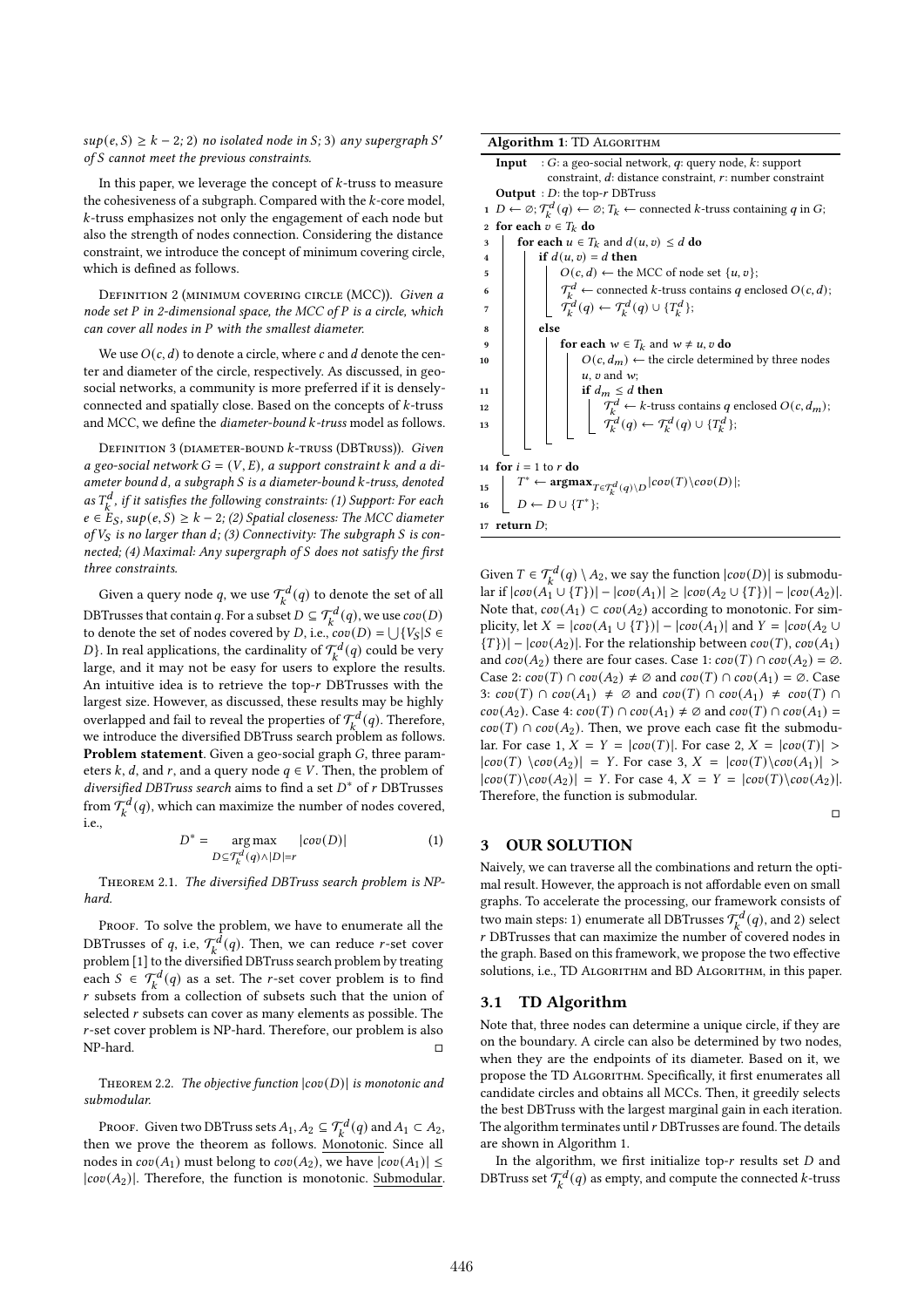$T_k$  that contains  $q$  in  $G$  (Line 1). Then, for each pair of nodes  $u, v \in T_k$  with distance  $d(u, v)$  no lager than d, we compute all the DBTruss in Lines 2-13. It has two cases: 1) if  $d(u, v) = d$ , we obtain the MCC  $O(c, d)$  of node set  $\{u, v\}$  and put the connected *k*-truss contains q into  $O(c, d)$  into  $\mathcal{T}_{k}^{d}(q)$  (Lines 4-7); 2) for each node  $w \in T_k$  where  $w \neq u, v$ , we compute the circle  $O(c, d_m)$ determined by  $\{u, v, w\}$  and put the connected k-truss contains q in  $O(c, d_m)$  into  $\mathcal{T}_k^d(q)$  (Lines 9-13). After that, we iteratively select a *k*-truss in  $\tilde{T}_{k}^{d}(q)$  with the largest number of nodes that are not in the current optimal result (Lines 14-16). Finally, we return the best result  $D$ .

Though TD ALGORITHM can significantly reduce the computation cost, it still has some limitations: 1) TD ALGORITHM needs to verify  $O(n^3)$  MCC with time complexity  $O(n^3m^{1.5} +$  $r \cdot \sum_{T_k^d \in \mathcal{T}_k^d(q)} |T_k^d|$ ); 2) During the greedy procedure, redundant computation in each iteration may be involved.

#### 3.2 BD Algorithm

To deal with the above issues, in this section, we propose BD ALGORITHM to accelerate the computation based on novel structures. Before introducing the details, we first present some related properties as follows.

Lemma 3.1. Suppose there are circles that consist of two boundary nodes  $u, v$  with diameter  $d$ . We can determine the number of these circles as follows: 1) if  $d(u, v) = d$ , we can determine there is a unique circle; 2) if  $d(u, v) < d$ , we can find two circles satisfying the constraint.

The correctness of Lemma 3.1 is easy to verify, and we omit the proof here. According to the lemma, we can obtain at most two circles with diameter *d* by a pair of nodes. We use  $R(u, D)$ to denote the set of DBTrusses that contains u, i.e.,  $R(u, D) =$  ${T_i | u \in T_i \land T_i \in D}$ . For simplicity, we omit D when the context is self-evident. Intuitively, the fewer the number of common nodes in top- $r$  DBTrusses  $D$  is, the number of nodes covered by  $D$  will be larger. Next, we introduce a new concept.

DEFINITION 4 (UNIQUE SET). Given a set of DBTrusses D and  $T_k^d \in D$ , the unique set of  $T_k^d$ , denoted as  $\mathcal{U}(T_k^d, D)$ , is the set of nodes in  $T_k^d$  but not in any other DBTrusses.

We call each node  $v \in \mathcal{U}(T^d_k, D)$  as a unique node of  $T^d_k$ . Based on it, we define set  $T_k^d \in D$  with the least unique nodes as the minimum cover truss of *D*, denoted as  $T_{min}(D)$ . For simplicity, we omit  $D$  when the context is self-evident.

BD ALGORITHM. To improve the efficiency, we turn to the method by determining circles with two boundary nodes and a diameter, i.e., using two nodes instead of three nodes. After that, we enumerate DBTrusses enclosed in circles. Then, the newly generated DBTruss will join the result set  $D$ , if the size of  $D$  is less than  $r$ . Otherwise, we use it to replace the minimum cover truss of  $D$  and update result set information. In addition, we build an effective structure to maintain the top- $r$  results and key information. The details are shown in Algorithm 2.

In Algorithm 2, we first initialize  $D$  as empty and compute the connected k-truss  $T_k$  that contains q in G as candidate set (Line 1). Then, we obtain the circles and DBTrusses based on two boundary nodes and a diameter in Lines 2-8. In detail, for each pair of nodes  $u, v \in T_k$  with  $d(u, v) \le d$ , we enumerate all candidate circles with diameter d and preserve them in  $C_d(u, v)$ (Lines 2-5). After that, for each circle  $O(c, d)$  in  $C_d(u, v)$ , we compute the connected  $k$ -truss for nodes enclosed in  $O(c, d)$  and

Algorithm 2: BD Algorithm **Input** :  $G$ : a geo-social network,  $q$ : query node,  $k$ : support constraint,  $d$ : distance constraint,  $r$ : number constraint **Output** :  $D$ : the top- $r$  DBTrusses 1  $D \leftarrow \emptyset$ ;  $T_k \leftarrow$  connected k-truss containing q in G; 2 for each  $v \in T_k$  do 3 for each  $u \in T_k$  do 4 if  $u \neq v$  and  $d(u, v) \leq d$  then 5  $\Big|$   $\Big|$   $C_d(u, v) \leftarrow$  all circles with diameter *d* and bounded by  $u, v$ : 6 **for each**  $O(c, d) \in C_d(u, v)$  do  $T_k^d$  ← connected k-truss contains q enclosed 7  $\ddot{O}(c, d)$ ; 8 | | | MAINTAIN $(T_k^d, D)$ ;  $9$  return  $D;$ 10 **PROCEDURE** MAINTAIN $(T_k^d, D)$ 11 if  $|D| < r$  then 12 | CHANGE( $\varnothing, T_k^d, D$ ); 13 **return**; 14  $X \leftarrow \{v \in T_k^d \mid |R(v)| = 0 \text{ or } |R(v)| = 1 \land v \in T_{min}\};$ 15 if  $|X| > |\mathcal{U}(T_{min}, D)| + \frac{|cov(D)|}{|D|}$  then

16 | CHANGE $(T_{min}, T_k^d, D)$ ;

use MAINTAIN PROCEDURE to determine if  $T_k^d$  can be added into diversified top- $r$  results  $D$  (Lines 6-8). For the MAINTAIN Procedure, it has two cases. For each newly enumerated DBTruss  $T_k^d$ , if the size of top-r DBTrusses set is less than r, it invokes CHANGE PROCEDURE to directly push  $T_k^d$  into D and update the index (Lines 11-13). Otherwise, we use  $T_k^d$  to replace the minimum cover truss of the current top-r result when it satisfies the inequation in Lines 14-16. The procedure first computes the value of unique set  $\mathcal{U}(T_k^d, D')$  for updated D', i.e., the size of *X* in Line 14. Then, if  $|X| > |\mathcal{U}(T_{min}, D)| + \frac{|cov(D)|}{|D|}$ , it invokes CHANGE PROCEDURE to remove  $T_{min}$  from D, push  $T_k^d$  into D and update the information (Lines 15-16). The inequation in Line 15 is proved with 1/4 approximate ratio. The algorithm terminates until all nodes in  $T_k$  are visited and finally return D.

CHANGE PROCEDURE. To reduce time consumption, we use an index to maintain the information within CHANGE PROCEDURE. including the size of coverage, i.e.,  $|cov(D)|$ , the number of DB-Truss containing v for each  $v \in cov(D)$ , i.e.,  $|R(v, D)|$ , and the unique set for each  $T \in D$ , i.e.,  $\mathcal{U}(T, D)$ . For simplicity, we use  $|R(v)|$  and  $\mathcal{U}(T)$  instead. For CHANGE PROCEDURE, we first update  $D$  by removing the minimum cover truss  $T_{min}$  and inserting  $T_k^d$ . Then, we update information for nodes in  $T_k^d \cup T_{min}$ . We first update the value of  $|R(v)|$ . Note that, the index needs to be considered only when the last or current value of  $|R(v)|$  equals 1, since unique nodes will only be changed in this circumstance. In detail, there are four cases as follows:

- If  $|R(v)|$  decreases from 1 to 0, it implies v will be removed from *D* because it is the unique node of  $T_{min}$ , i.e.,  $v \notin$  $cov(D \setminus \{T_{min}\} \cup \{T_k^d\})$ . Thus,  $|cov(D)|$  decreases by 1.
- If  $|R(v)|$  increases from 0 to 1, it indicates  $v$  will join  $D$ because it is the unique node of  $T_k^d$ , i.e.,  $v \notin cov(D \setminus \{T_k^d\})$ . Thus,  $|\mathcal{U}(T_k^d)|$  and  $|cov(D)|$  both increase by 1.
- If  $|R(v)|$  decreases from 2 to 1, it implies v becomes the unique node of  $T'$ , where  $T'$  is the only one that contains v by  $T_{min}$  elimination. Thus,  $|\mathcal{U}(T')|$  increases by 1.